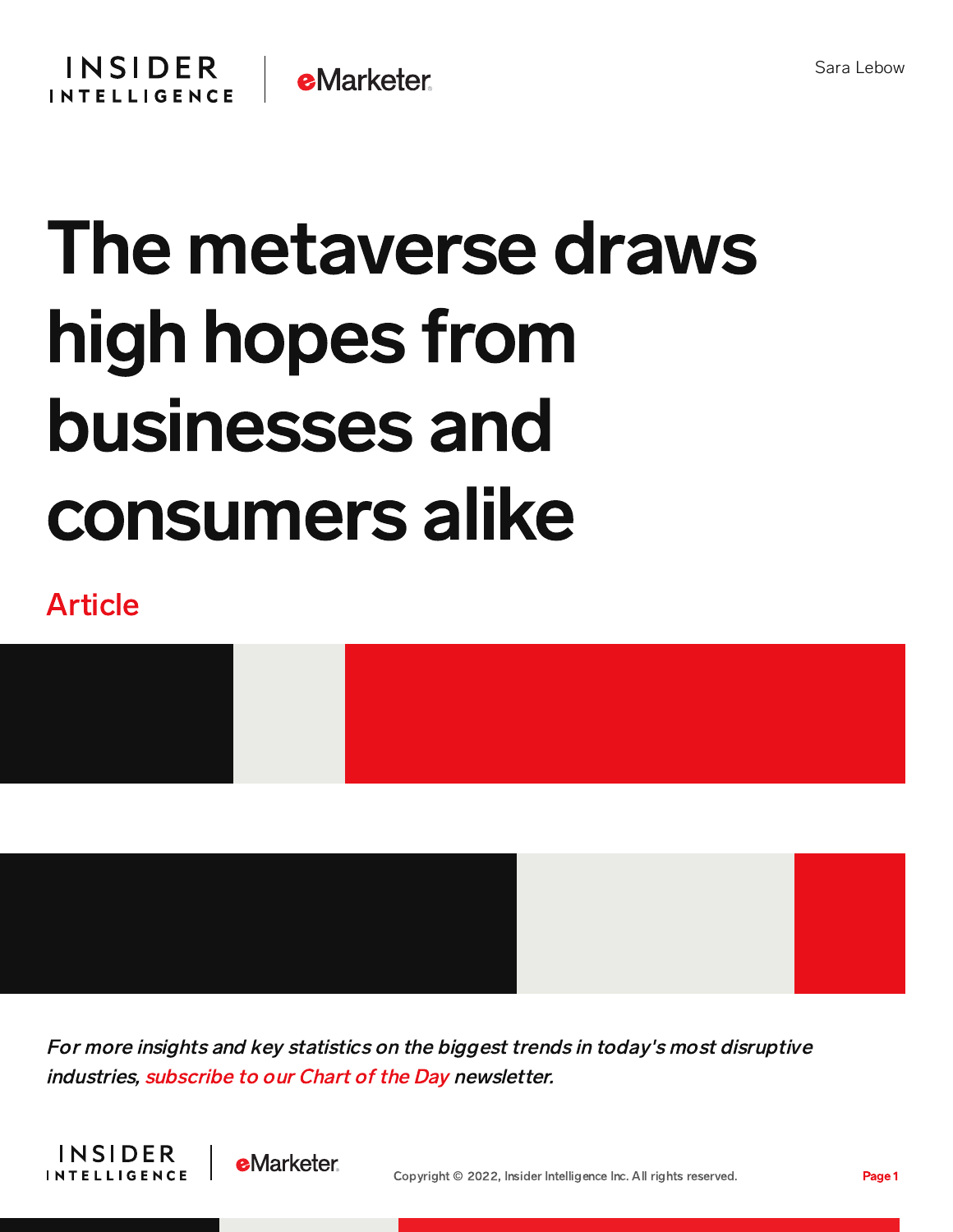Among executives worldwide, 71% believe the metaverse will have at least some positive impact on their organization. In fact, 13% expect this mixed-reality realm to redefine their industry, while 28% think it will enable new business practices and help them reach new customers. Another 28% anticipate the metaverse will have minimal or no positive effect on their company.

Beyond the chart: The metaverse is a beacon of possibility for many businesses, but do consumers feel the same way? Around the world, 67% of consumers expect companies to use tech to solve complex societal problems. When it comes to the metaverse, however, feelings are mixed. Adults with disabilities are more likely to believe it will provide a more equitable arena than the real world, per a December 2021 global study by Virtue Worldwide and The Dematerialised. Meanwhile, respondents of color and those with lower incomes generally expect it to be about the same.



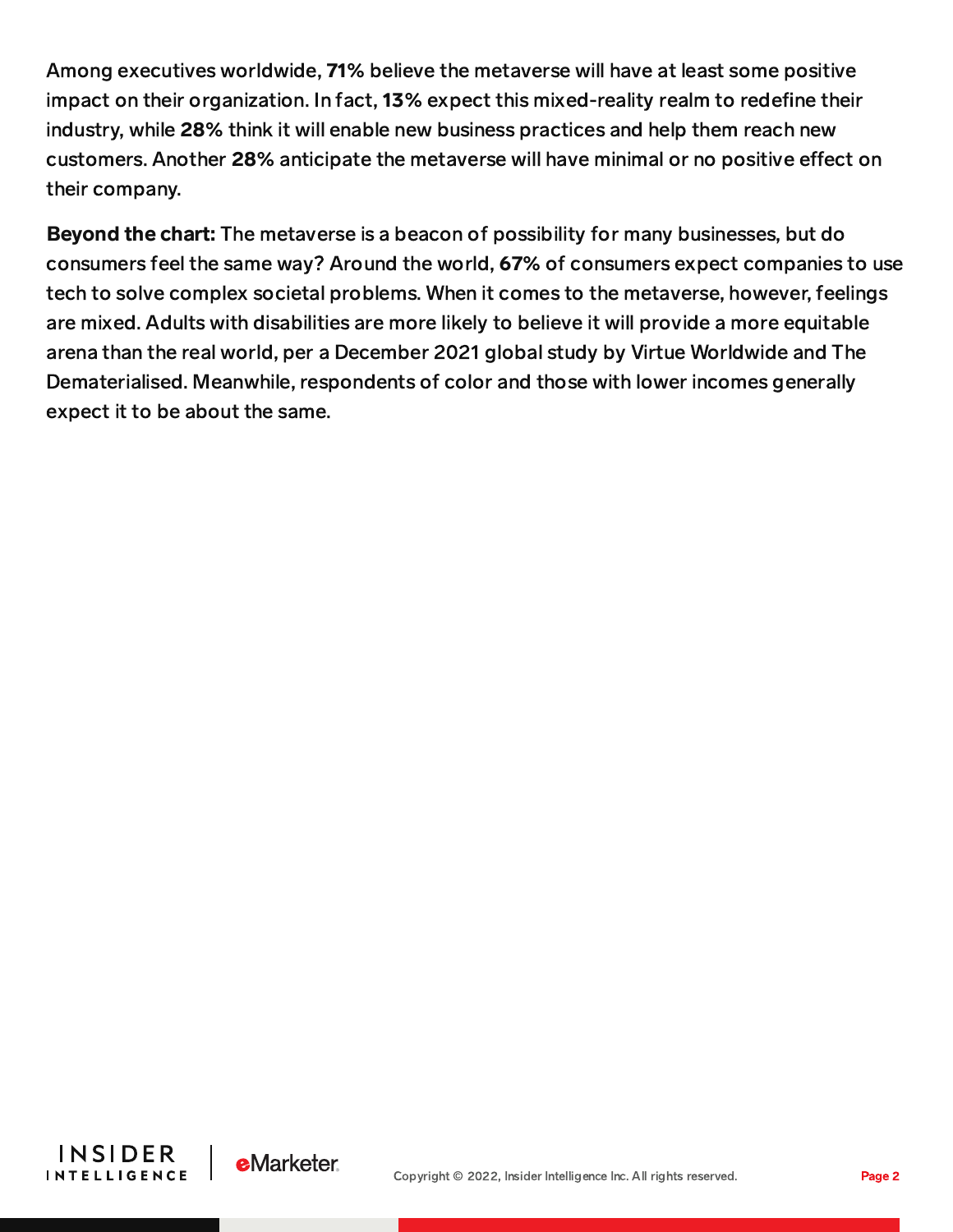## **Level of Impact that Executives Worldwide Believe** the Metaverse Will Have on Their Organization, **Jan 2022**

% of respondents



274325

InsiderIntelligence.com

## More like this:

**INSIDER** 

**INTELLIGENCE** 

- Report: The Metaverse
- Article: Consumers want cheaper VR tech before entering the metaverse

**eMarketer**